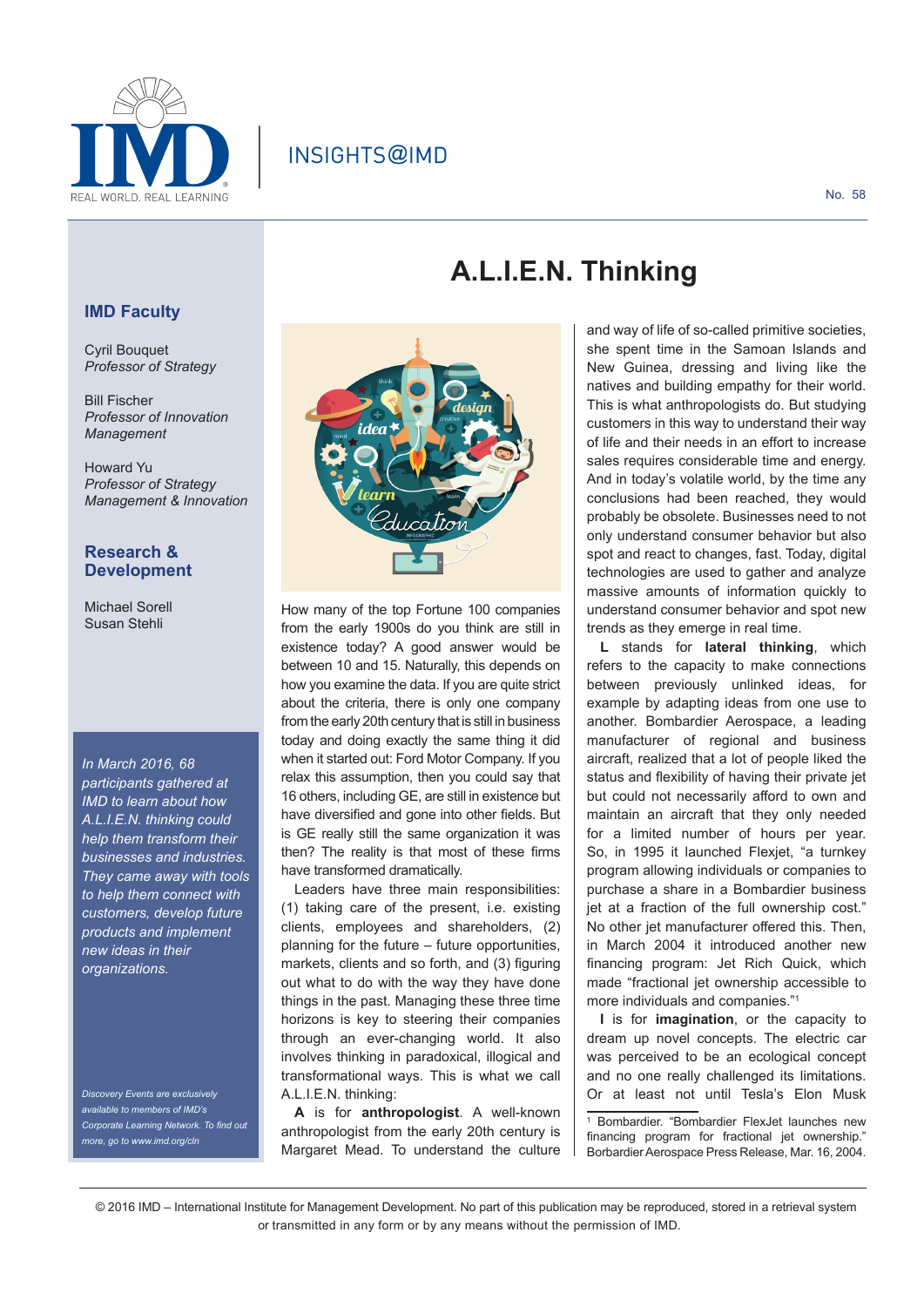**Digital anthropology refers to the study of the relationship between humans and their digital-era tools.**

**Companies need to understand their customers in order to come up with good ideas. This is what digital anthropologists try to do.**

**Industries – not firms – evolve in waves. Each wave correlates with a new generation of offerings. Engineers constantly strive to improve the functional performance and attributes of products. Over time these innovations progress in an S-shaped curve.**

decided to imagine a luxury electric car, revolutionizing the electric car industry. Musk is known for dreaming up ideas that others think impossible. He does this by ignoring past assumptions and looking for solutions to bring his ideas to life.

**E** is for **experimenting**. An A.L.I.E.N. thinker is constantly experimenting with markets to try to understand what works and what does not. Successful innovations are usually the result of multiple iterations, testing, learning and improving each time until you uncover the truth. This is what the founders of internet fashion rental company Rent the Runway did to test their idea of renting out designer dresses. They tested their assumptions in a restricted environment, experimenting with various business models to see what did and did not work.

**N** stands for **navigation**. This refers to navigating the established system to get new ideas adopted within the organization. Many novel ideas may go against organizations' standard practices and can fundamentally transform an industry. Leaders can do many things to navigate political and established forces in their firms and create meaningful and lasting change within their industry. It is important not to get derailed from the mission and instead lead the people in the organization toward a new future.

#### **The digital anthropologist**

Digital anthropology refers to the study of the relationship between humans and their digital-era tools. It offers great opportunities. Companies need to understand their customers in order to come up with good ideas. This is what digital anthropologists try to do. Spending time with consumers to try to understand their world would be difficult and slow and it is not just a matter of asking customers what they want. People do not always know what they want or need until they see it. As Henry Ford famously said, "If I asked my customers what they wanted, they would have said a faster horse."

Today digital anthropologists have advanced digital technologies at their disposal to observe consumers and understand their problems without having to get up close and personal. One such technology is the "Estimote Beacon," a digital transmitting device that can be attached to any object. In retail stores, they can allow managers to observe how people transit through the store, obtain insights into how customers relate to products, and track the movement of products. The beacons can reveal how many products a customer examines and which ones the customer does and does not buy. Each time a customer picks up a product, puts it back on the shelf or purchases it, the action is coded as an event. Each event is then analyzed by data scientists and managers and the information can then be used to optimize store and product performance.

#### **Learning from people who live in the future**

Industries – not firms – evolve in waves. Each wave correlates with a new generation of offerings. Engineers constantly strive to improve the functional performance and attributes of products. Over time these innovations progress in an S-shaped curve (*see Figure 1*). A good example is the calculator industry.

Humans have forever tried to find better aids to counting. For almost 3,000 years, various versions of the abacus were used. One of the first calculators was the slide rule, developed in Europe in the early 17th century. It remained the most commonly used calculation tool for about 250 years. People were even sent to the moon on the basis of calculations using this technology. In the mid-19th century something fundamentally different appeared, the mechanical calculator. It was the size of a small desktop computer and could perform less calculations than the slide ruler, but within one century, every major company was using these electro-mechanical calculators. In the 1970s Texas Instruments introduced an electronic hand-held calculator that could be used to facilitate complex scientific calculations, and within a decade, companies like Sharpe and Casio were almost giving digital calculators away as they cost almost nothing to produce.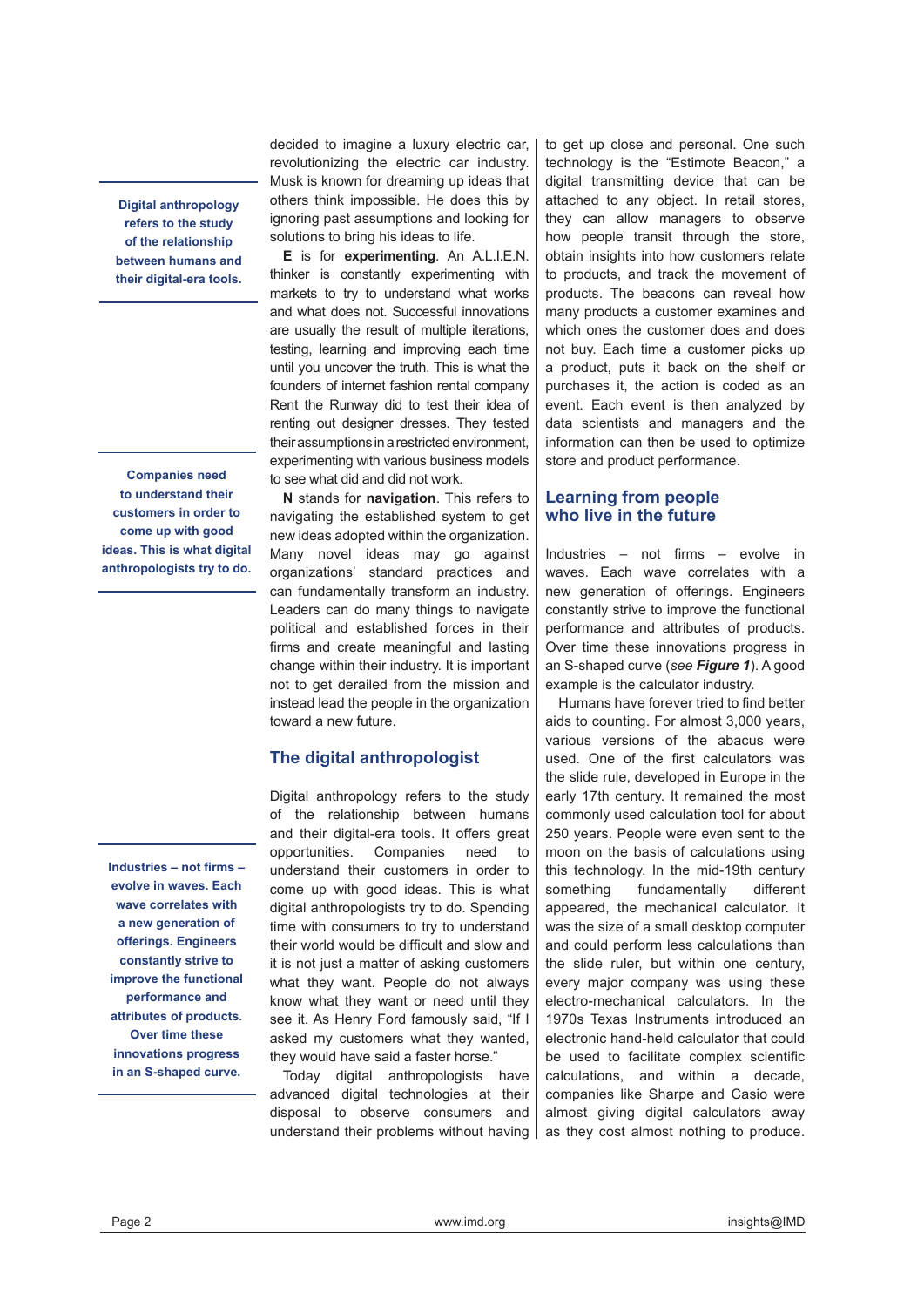These were soon replaced with computer applications like Visicalc, Lotus 123 and Excel and now calculator apps are integrated into smartphones.

The first key learning here is that each time a technology is displaced by a new one, the innovator is never the manufacturer of the existing leading product. Incumbents never seem to jump from one S-curve to another. Innovations generally come from outside the company or even from another industry.

The second key learning is that innovation cycles are shortening. The jump from the slide ruler to the mechanical calculator took about 200 years. The next technology leap took roughly 100 years. The following one happened just 10 years later and then another one followed within just six years. In other words, the speed of technological revolutions is accelerating and they are happening in every industry. People are not just innovating faster. There are also many more people innovating in many more areas than before.

What is going on behind the S-curves? At the beginning of an S-curve, many kinds of firms are selling a variety of things. Over time, some win and some lose. The winners realize that they have power in the market that they did not have before. They respond by building proprietary systems and trying to integrate everything in order to better serve their customers. However, in the process these firms become bigger, more complex and slower. At one point, the needs of customers change faster than the company can adapt. This is a key signal that something is amiss in a company and industry. Meanwhile, new competitors and entrants appear and put pressure on the market to transform and force large firms to fragment.

#### **Steal like (from) a champion**

Living in the future means envisioning and then creating a future based on servicing customers with novel solutions to their problems. While discoverers know what they are looking for and set out to find it, explorers take chances by creating new things, like artists. As Pablo Picasso reputedly said, "Good artists copy, great artists steal." Leaders thus need to think like explorers, become more adventurous and steal the essence of ideas from outside their industries, like Bombardier did with its Flexjet program.

Another illustrative example of "stealing" ideas from other industries is Jack Hughes, founder of TopCoder, a software company that organizes computer programming competitions. An avid basketball fan, Hughes studied the tournament structure of the National

**Each time a technology is displaced by a new one, the innovator is never the manufacturer of the existing leading product. Incumbents never seem to jump from one S-curve to another. Innovations generally come from outside the company or even from another industry.**

> **Innovation cycles are shortening.**



Time

#### **Figure 1: The S-Curve showing shortening innovation cycles over time**